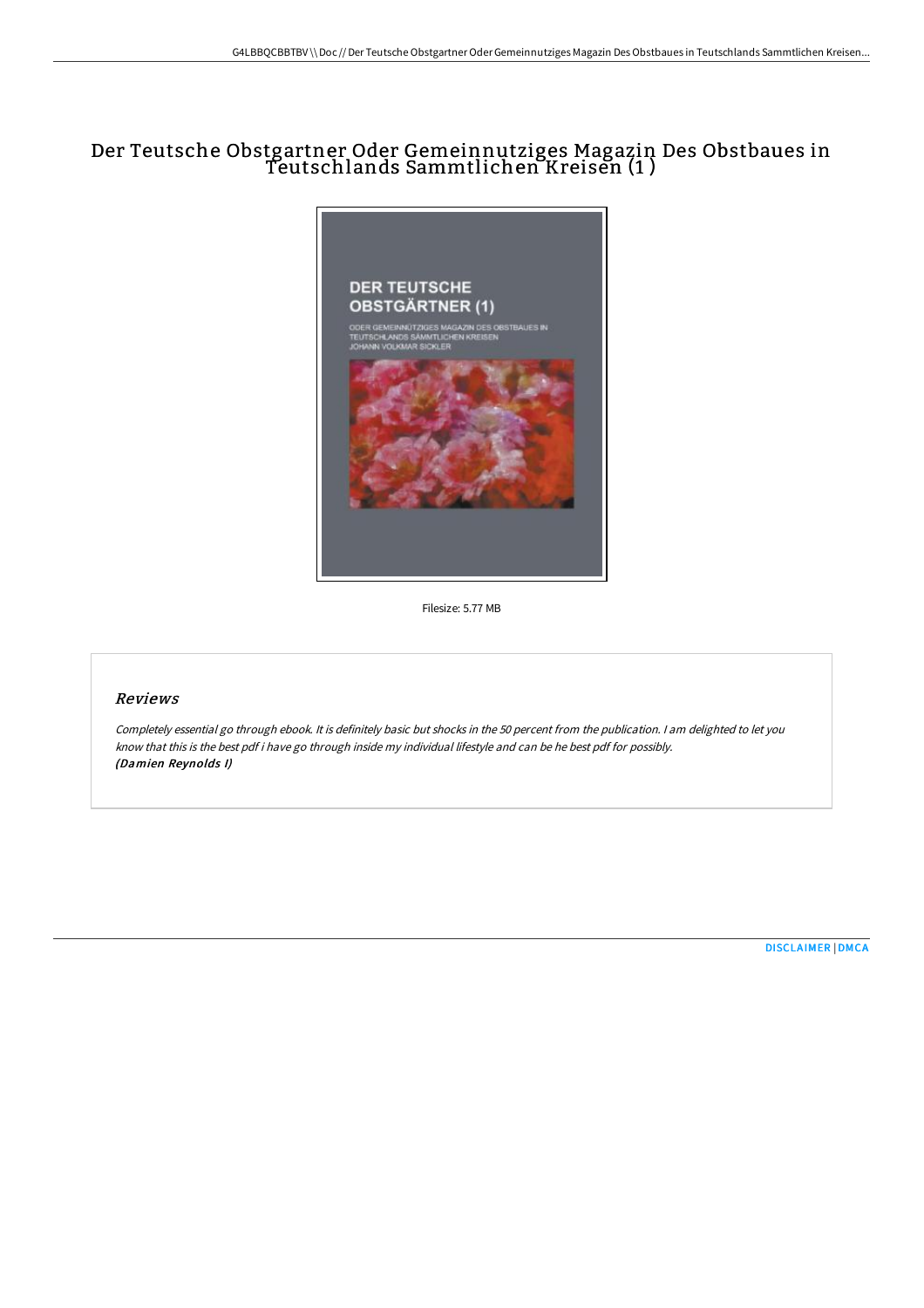# DER TEUTSCHE OBSTGARTNER ODER GEMEINNUTZIGES MAGAZIN DES OBSTBAUES IN TEUTSCHLANDS SAMMTLICHEN KREISEN (1 )



To read Der Teutsche Obstgartner Oder Gemeinnutziges Magazin Des Obstbaues in Teutschlands Sammtlichen Kreisen (1) eBook, remember to refer to the web link below and save the file or gain access to other information which are related to DER TEUTSCHE OBSTGARTNER ODER GEMEINNUTZIGES MAGAZIN DES OBSTBAUES IN TEUTSCHLANDS SAMMTLICHEN KREISEN (1 ) ebook.

RareBooksClub. Paperback. Book Condition: New. This item is printed on demand. Paperback. 44 pages. Original publisher: Washington, DC: U. S. Govt. Accountability Office, 2008 OCLC Number: (OCoLC)297118278 Excerpt: . . . Enclosure I Recommendations Product Closed-Closed - not number Product title Open implemented implemented GAO-03-52 Defense Acquisitions: Factors Affecting Outcomes 3 of Advanced Concept Technology Demonstrations GAO-03-1073 Defense Acquisitions: Improvements Needed in 1 1 Space Systems Acquisition Management Policy GAO-03-598 Defense Acquisitions: Matching Resources with 2 Requirements Is Key to the Unmanned Combat Air Vehicle Programs Success GAO-03-329 Defense Acquisitions: Steps Needed to Ensure 3 1 Interoperability of Systems That Process Intelligence Data GAO-03-275 Defense Budget: Improved Reviews Needed to 2 Ensure Better Management of Obligated Funds GAO-03-160 Defense Commissaries: Additional Small Business 1 1 Opportunities Should Be Explored GAO-03-437 Defense Health Care: Army Needs to Assess the 3 Health Status of All Early-Deploying Reservists GAO-03-928 Defense Health Care: Oversight of the TRICARE 2 2 Civilian Provider Network Should Be Improved GAO-03-1041 Defense Health Care: Quality Assurance Process 1 Needed to Improve Force Health Protection and Surveillance GAO-03-643 Defense Infrastructure: Basing Uncertainties 2 Necessitate Reevaluation of U. S. Construction Plans in South Korea GAO-03-516 Defense Infrastructure: Changes in Funding 8 Priorities and Management Processes Needed to Improve Condition and Reduce Costs of Guard and Reserve Facilities GAO-03-274 Defense Infrastructure: Changes in Funding 5 Priorities and Strategic Planning Needed to Improve the Condition of Military Facilities GAO-03-417 Defense Infrastructure: Personnel Reductions Have 5 Not Hampered Most Commissaries Store Operations and Customer Service GAO-03-706 Defense Inventory: Air Force Plans and Initiatives 4 1 to Mitigate Spare Parts Shortages Need Better Implementation GAO-03-18 Defense Inventory: Better Reporting on Spare Parts 2 Spending Will. . . This item ships from La Vergne,TN. Paperback.

 $\mathbf{r}$ Read Der Teutsche Obstgartner Oder Gemeinnutz iges Magaz in Des Obstbaues in [Teutschlands](http://albedo.media/der-teutsche-obstgartner-oder-gemeinnutziges-mag-1.html) Sammtlichen Kreisen (1 ) Online

 $\mathbb{R}$ Download PDF Der Teutsche Obstgartner Oder Gemeinnutziges Magazin Des Obstbaues in [Teutschlands](http://albedo.media/der-teutsche-obstgartner-oder-gemeinnutziges-mag-1.html) Sammtlichen Kreisen (1 )